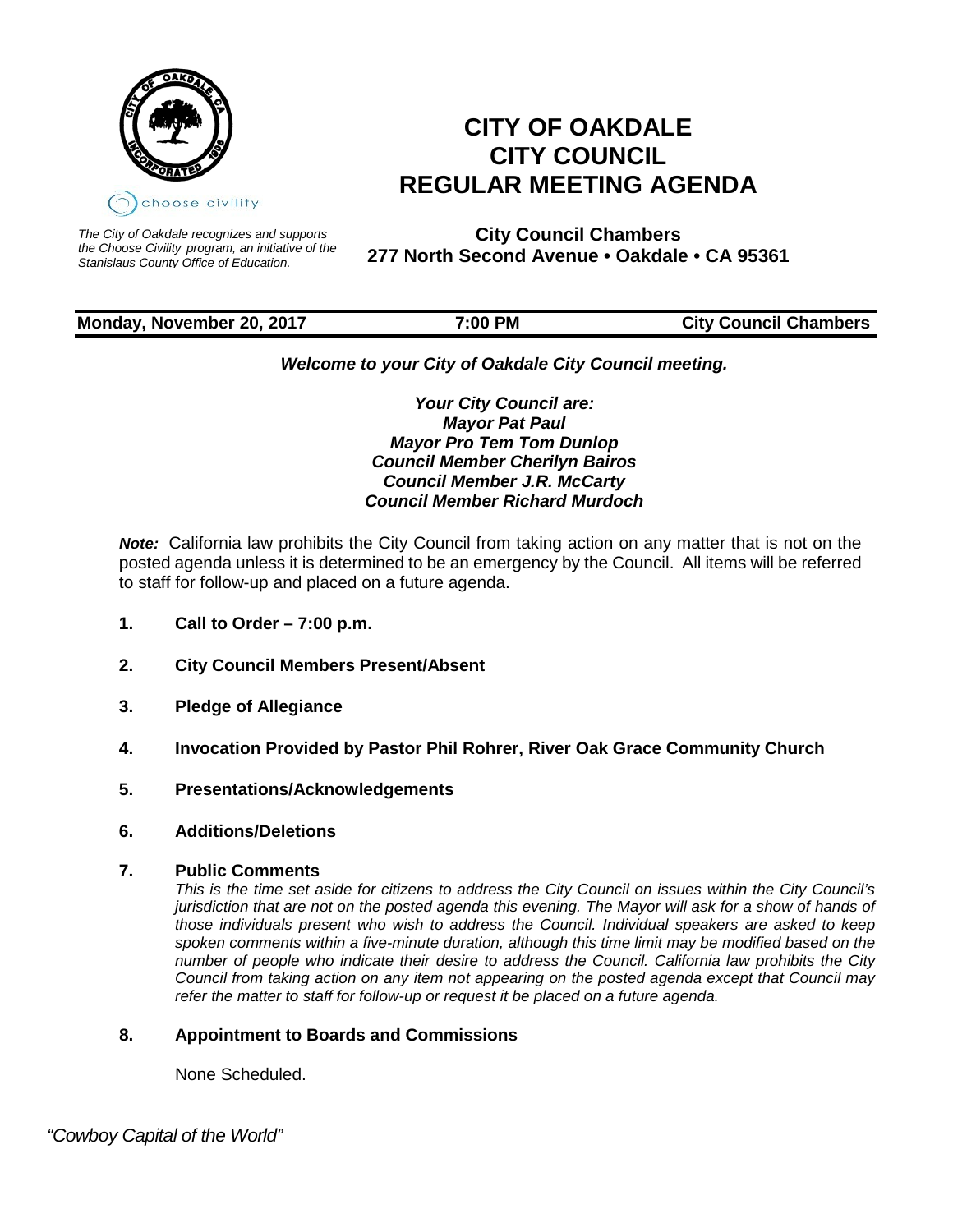

#### **Next City Council Resolution: 2017-132 Next Ordinance: 1252**

### **9. City Council Consent Agenda**

The consent agenda is comprised of Items 9.1 through 9.5. Unless there is discussion by a member of the audience/Council they may be approved in one motion.

- 9.1: Approve the Regular City Council Meeting Minutes of November 6, 2017.
- 9.2: Receive and File the Warrant List for the period of November 2, 2017 to November 15, 2017.
- 9.3: Waive Readings of Ordinances/Resolutions except by Title.
- 9.4: Authorize by Minute Order Cancellation of the Tuesday, January 2, 2018 Regular City Council Meeting.
- 9.5: Second Reading of Ordinance 1251, an Ordinance of the City Council of the City of Oakdale Repealing Article IV, Medical Marijuana Dispensary, Cultivation and Delivery Ban of Chapter 14, Health and Sanitation, and Adding Chapter 37, Cannabis Regulations, to the Oakdale Municipal Code to Regulate Cannabis.

#### **10. Public Hearings**

None scheduled.

# **11. Staff Reports**

11.1: Consider Providing Direction to Staff on the Request from the Downtown Merchants for City Co-Sponsorship of the Old-Fashioned Christmas Event Allowing the Use of the North Third Avenue Parking Lot and Providing Insurance Coverage for the Event; and Direct Staff Accordingly.

Recommended Action: Provide Direction to Staff on the Request from the Downtown Merchants for City Co-Sponsorship of the Old-Fashioned Christmas Event Allowing the Use of the North Third Avenue Parking Lot and Providing Insurance Coverage for the Event.

11.2: Consider a Resolution of the City of Oakdale City Council Authorizing the City Manager to Execute the Contract for Services and Approve the Contract with Augustine Planning Associates, Inc. for CEQA Environmental Documentation and Technical Studies for the Sewer River Crossing Project in the Amount of \$46,401.73 to be funded from Sewer Capital Replacement Fund 621 (CP 1516).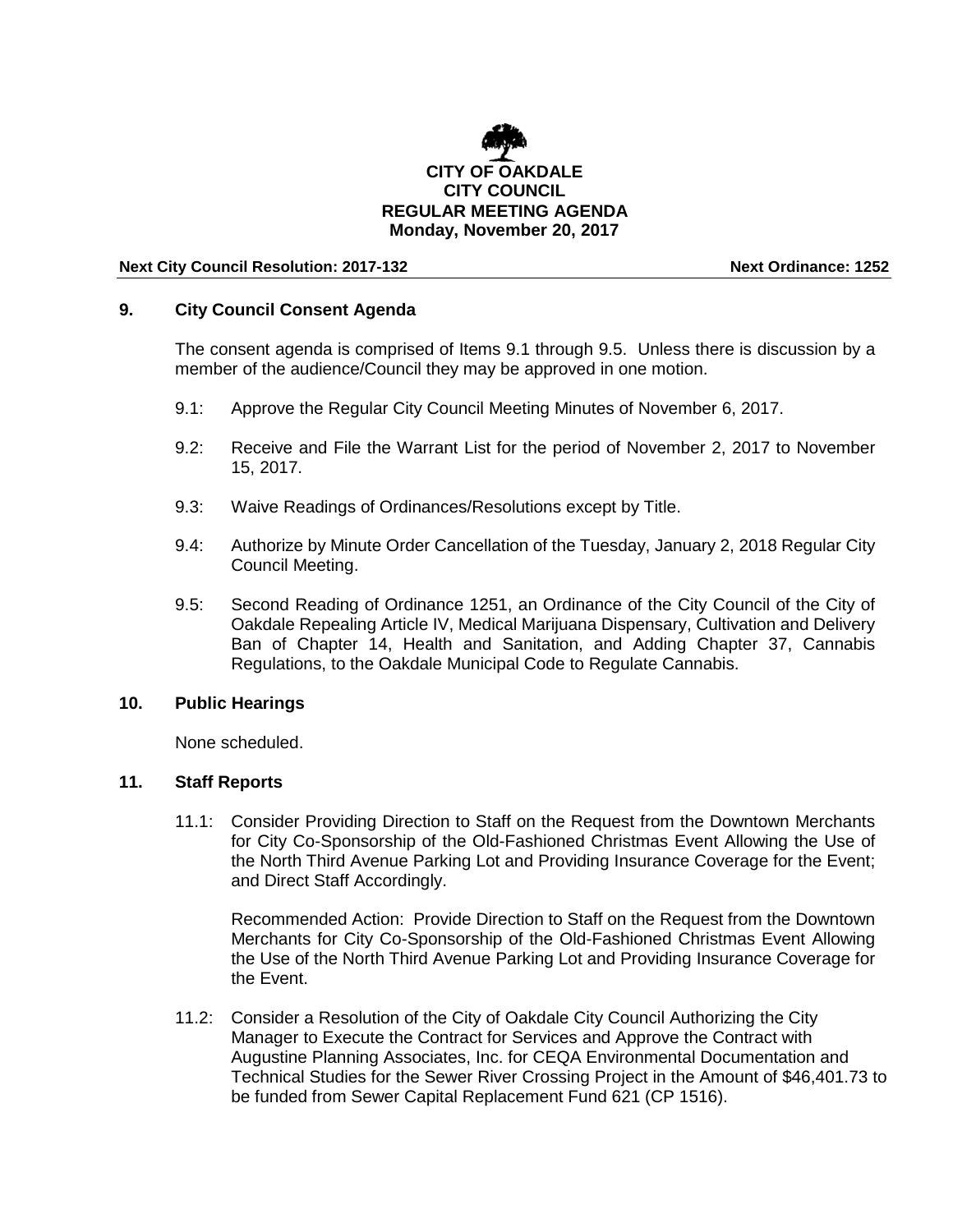

#### **Next City Council Resolution: 2017-132 Next Ordinance: 1252**

Recommended Action: Adopt Resolution 2017-\_\_\_\_, a Resolution of the City Council of the City of Oakdale Authorizing the City Manager to Execute the Contract for Services and Approve the Contract with Augustine Planning Associates, Inc. for CEQA Environmental Documentation and Technical Studies for the Sewer River Crossing Project in the Amount of \$46,401.73 to be funded from Sewer Capital Replacement Fund 621 (CP 1516).

11.3: Consider a Resolution of the City of Oakdale City Authorizing the City Manager to Execute the On-Bill Financing Loan Agreements for an Amount of \$139,717.00 with PG&E to Upgrade LS-2 Street Lights within the City of Oakdale.

Recommended Action: Adopt Resolution 2017-\_\_\_\_, a Resolution of the City Council of the City of Oakdale Authorizing the City Manager to Execute the On-Bill Financing Loan Agreements for an Amount of \$139,717.00 with PG&E to Upgrade LS-2 Street Lights within the City of Oakdale.

11.4: Consider a Resolution of the City of Oakdale City Council Authorizing the City Manager to Execute the Agreement for Services between the City of Oakdale and Oakdale Joint Unified School District and the Oakdale Youth Sports Association for Landscape Maintenance Services at the T.L. Davis Youth Sports Park.

Recommended Action: Adopt Resolution 2017-\_\_\_\_, a Resolution of the City Council of the City of Oakdale Authorizing the City Manager to Execute the Agreement for Services between the City of Oakdale and Oakdale Joint Unified School District and the Oakdale Youth Sports Association for Landscape Maintenance Services at the T.L. Davis Youth Sports Park.

11.5: Consider a Resolution of the City of Oakdale City Council Directing City Staff to Work with the Acting Fire Chief and the Stanislaus Consolidated Fire Apparatus Committee to Finalize a Contract with Hi-Tech EVS to Build a Type 1 Fire Engine That Tags on to the 2013 San Jose Fire Department.

Recommended Action: Adopt Resolution 2017-\_\_\_\_, a Resolution of the City Council of the City of Oakdale Directing City Staff to Work with the Acting Fire Chief and the Stanislaus Consolidated Fire Apparatus Committee to Finalize a Contract with Hi-Tech EVS to Build a Type 1 Fire Engine That Tags on to the 2013 San Jose Fire Department.

# **12. City Manager's Report**

12.1: November 2017 Department Reports.